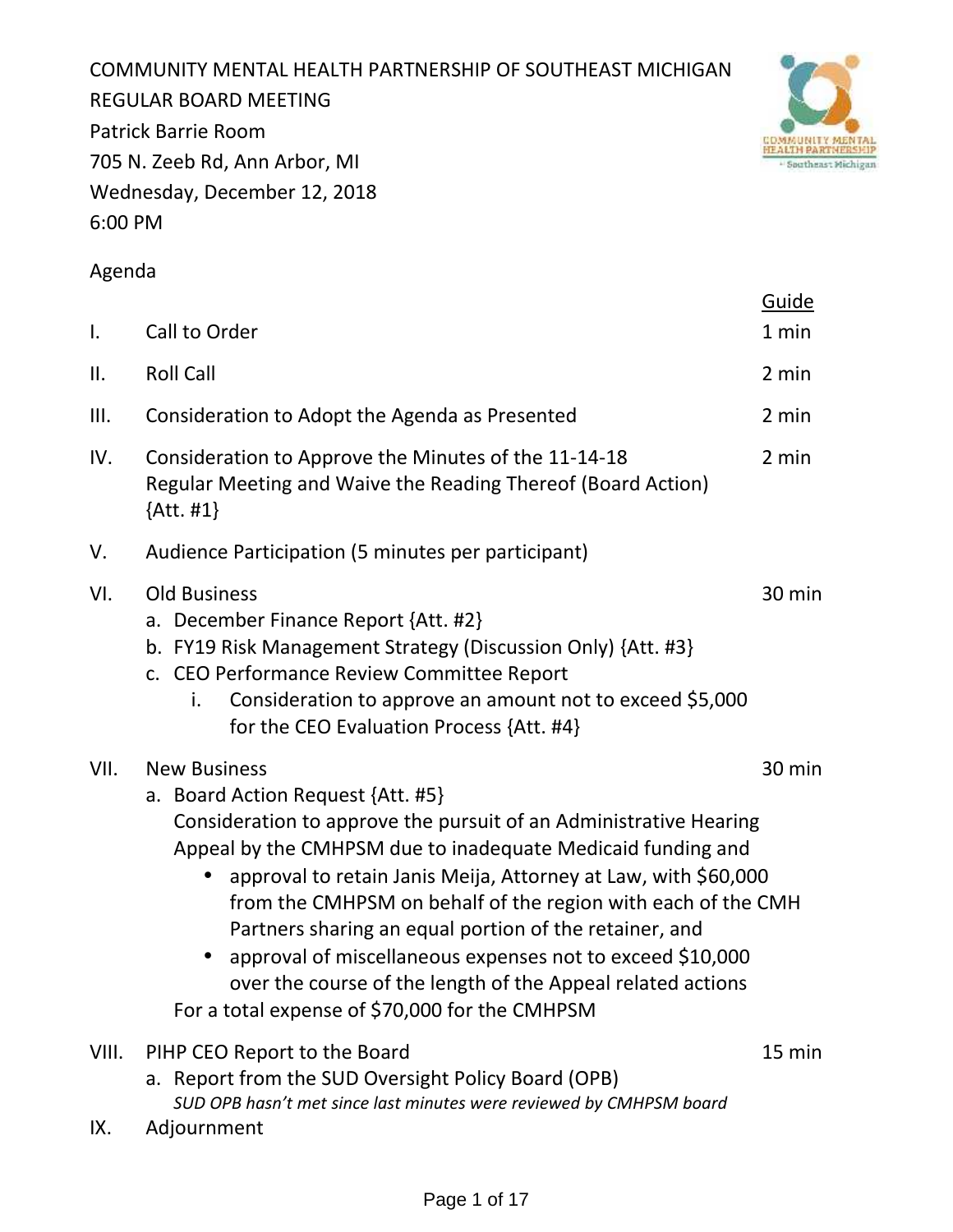**COMMUNITY MENTAL HEALTH PARTNERSHIP OF SOUTHEAST MICHIGAN REGULAR BOARD MEETING MINUTES November 14, 2018**



- **Members Present:** Greg Adams, Marth Bloom, Charles Coleman, Susan Fortney, Roxanne Garber, Sandra Libstorff, Charles Londo, Gary McIntosh, Caroline Richardson, Sharon Slaton, Ralph Tillotson
- **Members Absent:** Judy Ackley, Kent Martinez-Kratz
- **Staff Present:** Connie Conklin, Jane Terwilliger, Kathryn Szewczuk, Stephannie Weary, Lisa Jennings, James Colaianne, Suzanne Stolz, Marci Scalera
- **Others Present:** Laurie Lutomski
	- I. Call to Order Meeting called to order at 6:00 p.m. by Board Chair C. Londo.
	- II. Roll Call

A quorum of members present was confirmed.

III. Consideration to Adopt the Agenda as Presented

### **Motion by R. Tillotson, supported by S. Fortney, to approve the agenda Motion carried**

IV. Consideration to Approve the Minutes of the September 12, 2018 Regular Meeting and Waive the Reading Thereof

**Motion by C. Coleman, supported by S. Slaton, to approve the minutes of October 10, 2018 Regular Meeting and waive the reading thereof Motion carried**

V. Audience Participation None

### VI. Old Business

- a. November Finance Report
	- S. Stolz presented. Discussion followed.
- b. CEO Performance Review Committee Report
	- C. Londo reported that the committee had a brief meeting prior to this board meeting, will be gathering info over the next month and will report back in December.
	- The committee is considering the idea of doing a 360-degree review, including the CMHs and staff.
- VII. New Business
	- a. Board Action Request

Consideration to approve the proposed 2019 Budget 1st amendment with allocations as presented and to make monthly payments to the CMHSP's based on revenue received less taxes, Hospital Rate Adjustments and 1.57% of administration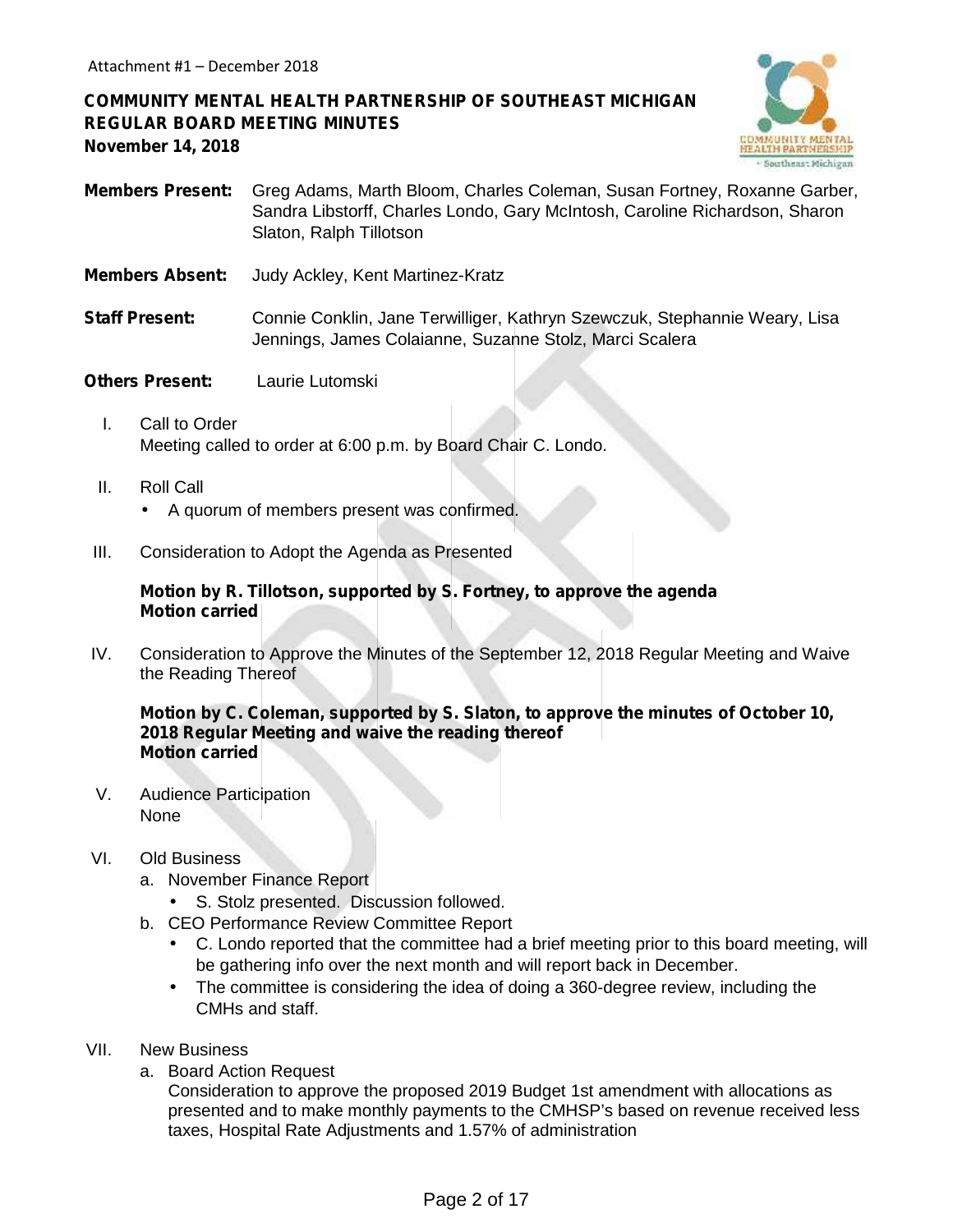S. Stolz presented.

#### **Motion by S. Slaton, supported by S. Slaton, to approve the proposed 2019 Budget 1st amendment with allocations as presented and to make monthly payments to the CMHSP's based on revenue received less taxes, Hospital Rate Adjustments and 1.57% of administration Motion carried**

| Ackley       | Absent | Libstorff       | v      |
|--------------|--------|-----------------|--------|
| Adams        | v      | Londo           | Y      |
| <b>Bloom</b> | Y      | Martinez-Kratz  | Absent |
| Coleman      | v      | <b>McIntosh</b> | ν      |
| Fortney      |        | Richardson      |        |
| Garber       | v      | Slaton          | v      |
|              |        | Tillotson       | Υ      |

b. Board Action Request

Consideration to approve the vendor purchases as presented

J. Colaianne presented.

### **Motion by C. Coleman, supported by M. Bloom, to approve the vendor purchases as presented Motion carried**

| Ackley       | Absent | Libstorff      |        |
|--------------|--------|----------------|--------|
| Adams        | Υ      | Londo          | v      |
| <b>Bloom</b> | Y      | Martinez-Kratz | Absent |
| Coleman      | Y      | McIntosh       |        |
| Fortney      | ∨      | Richardson     | v      |
| Garber       | ∨      | Slaton         |        |
|              |        | Tillotson      | v      |

### c. Board Action Request

Consideration to approve an extension of Jane Terwilliger's current CEO Contract from 12- 7-18 to 3-31-19

### **Motion by S. Fortney, supported by S. Slaton, to approve an extension of Jane Terwilliger's current CEO Contract from 12-7-18 to 3-31-19 Motion carried**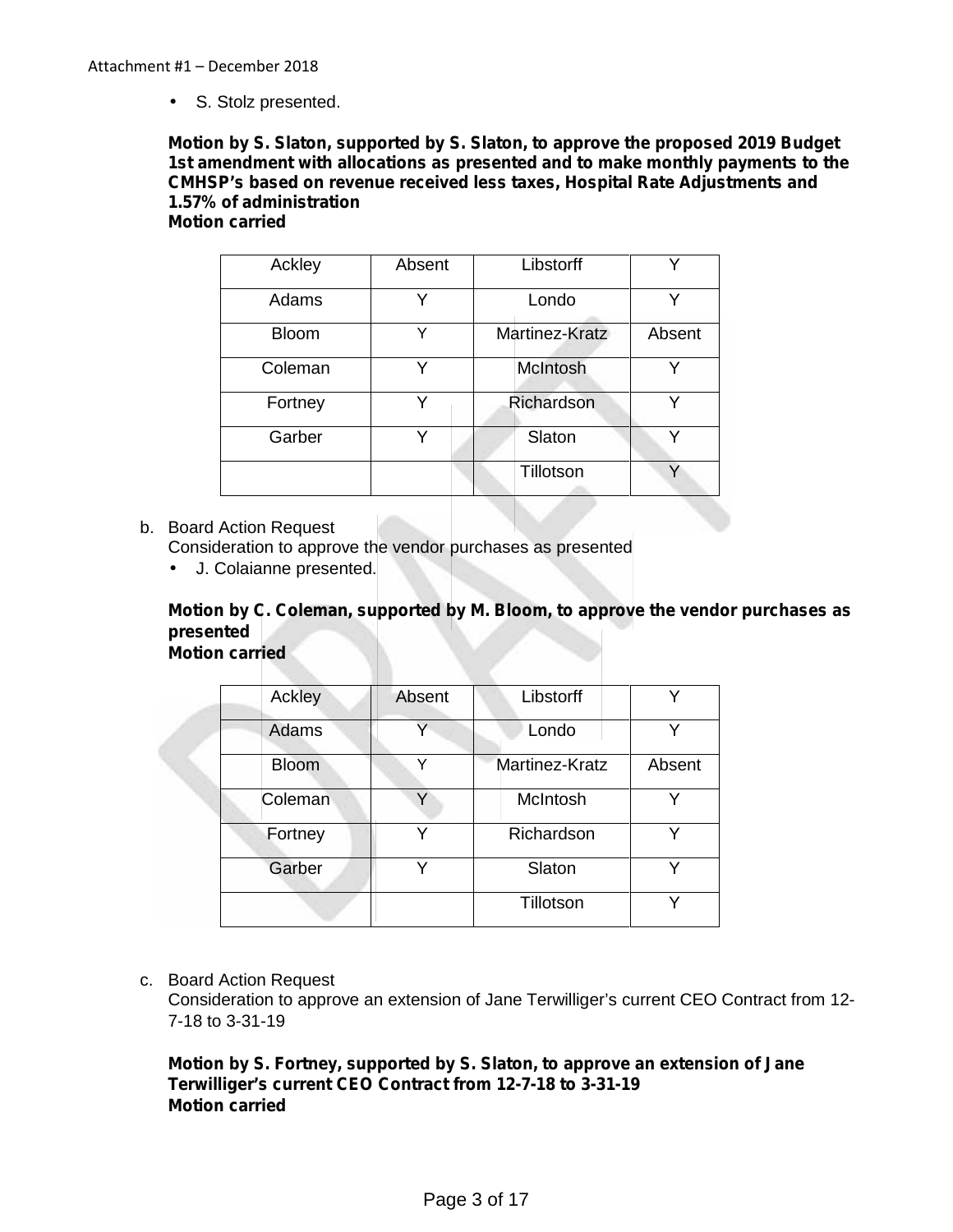| Ackley       | Absent | Libstorff       | v      |
|--------------|--------|-----------------|--------|
| Adams        | v      | Londo           | Y      |
| <b>Bloom</b> | Y      | Martinez-Kratz  | Absent |
| Coleman      | Y      | <b>McIntosh</b> | Y      |
| Fortney      | v      | Richardson      | v      |
| Garber       | v      | Slaton          | ◡      |
|              |        | Tillotson       |        |

### VIII. PIHP CEO Report to the Board

- a. Report from the SUD Oversight Policy Board (OPB)
	- SUD minutes and information are included in the board meeting packet.<br>J. J. Terwilliger provided updates on advocacy efforts re: the revenue short
	- J. Terwilliger provided updates on advocacy efforts re: the revenue shortage, the MDOC/PIHP Criminal Justice SUD Project, Statewide Parity, and the Gambling Prevention program.

### IX. Adjournment

**Motion by C. Coleman, supported by S. Slaton, to adjourn the meeting Motion carried**

Meeting adjourned at 7:50 p.m.

 $\mathcal{L} = \mathcal{L} \mathcal{L}$ Judy Ackley, CMHPSM Board Secretary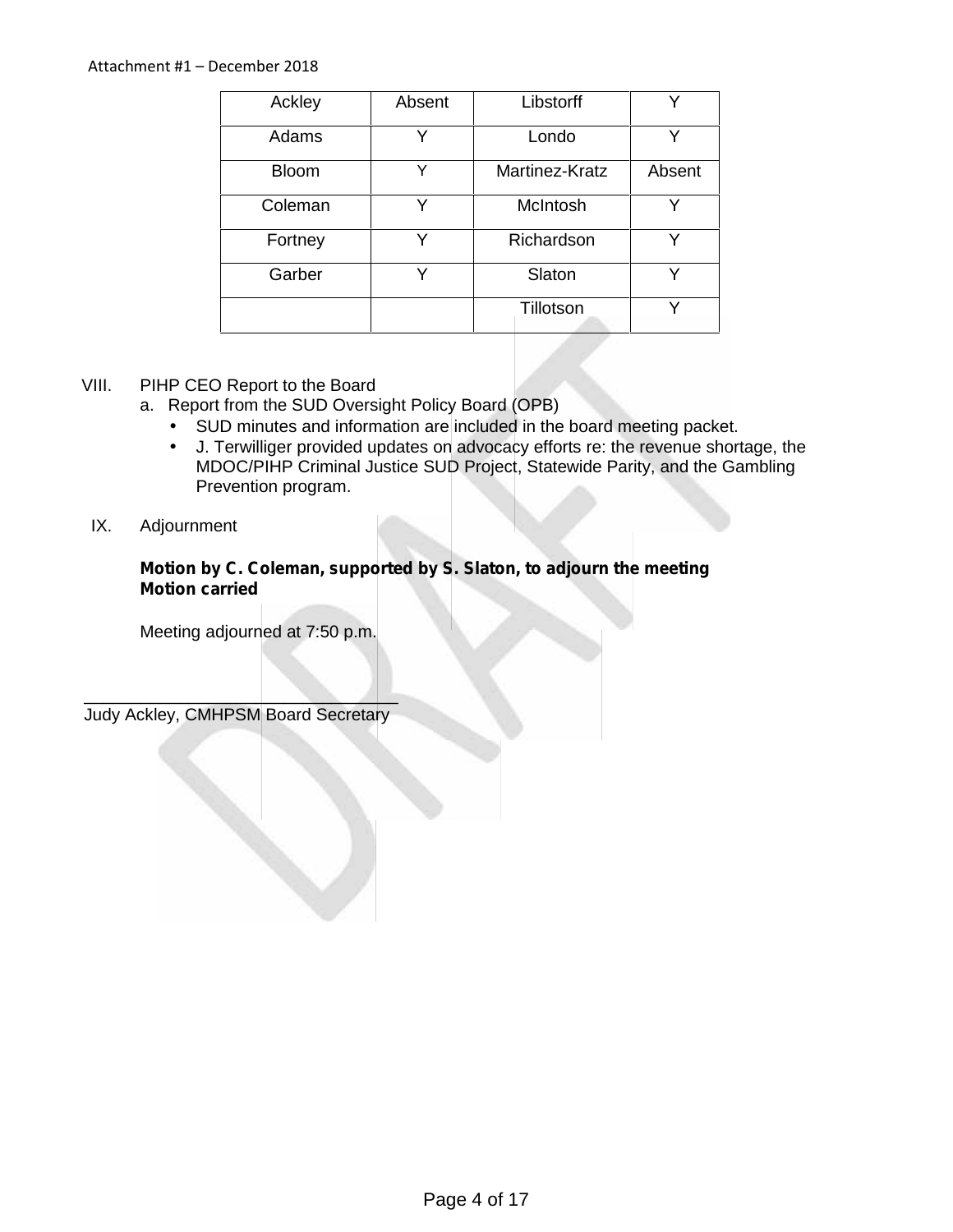

### Summary of Revenues & Expenses by Fund Source:

- 1. Preliminary cost projections by the Affiliate Partners indicate there will not be enough Medicaid Funding to cover FY2019 needs.
- 2. Preliminary cost projections by Affiliate Partners indicate there will not be enough Healthy Michigan Plan funding for FY2019.
- 3. The SUD projections for Medicaid, Healthy Michigan Plan, Block Grant, PA2 funding and projected utilization of PA2 reserves indicates funding will be sufficient to cover FY2019 needs and is consistent with projections and delayed initiatives.

### CMHPSM Investments:

- 1. CMHPSM ISF investments matured through FY18 to match the needs of the projected utilization of the ISF. The final investment maturity date correlates with final cost settlement.
- 2. CMHPSM PA2 funds are maintained in a separate savings.

### CMHPSM Strategies:

- 1. CMHPSM will continue coordinate with CMHSP's to review current year budgets and actual expenditures.
- 2. A shared decision model is being utilized to monitor and balance FY19 expenditures to revenues including the shared risk corridor.
- 3. CMHPSM is monitoring the overages and is working with the CMHSP's to minimize costs yet providing medically necessary services.
- 4. CMHPSM will trend traditional Medicaid Eligibles and HMP Enrollees from the most current listing to apply the rates and monitor incoming revenues.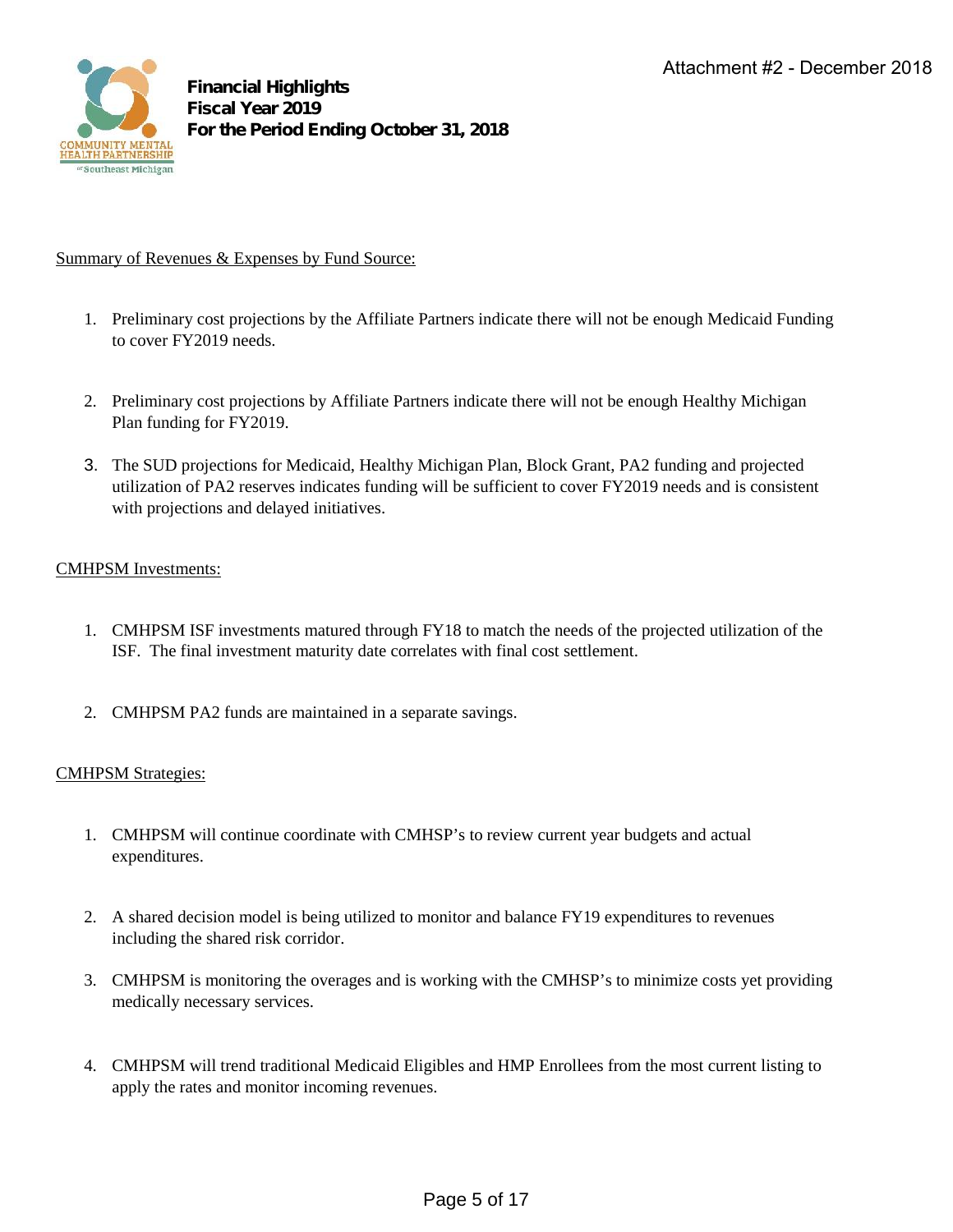### **Community Mental Health Partnership of Southeast Michigan Preliminary Statement of Revenues and Expenditures For the Period Ending October 31, 2018**

|                                                 |    |               |               |               |        |            |               |                          | Percent       |                                 |                  |
|-------------------------------------------------|----|---------------|---------------|---------------|--------|------------|---------------|--------------------------|---------------|---------------------------------|------------------|
|                                                 |    | 1st Amend     |               |               |        |            |               |                          | Variance      |                                 |                  |
|                                                 |    | <b>FY19</b>   |               | <b>Budget</b> |        | <b>YTD</b> |               | <b>YTD</b> Actual        | Actual        | Projected                       | Projected        |
|                                                 |    | <b>Budget</b> |               | to date       |        | Actual     |               | $O/(U)$ Budget to Budget |               | <b>YTD</b>                      | $O/(U)$ Budget   |
| <b>Operating Revenue</b>                        |    |               |               |               |        |            |               |                          |               |                                 |                  |
| Medicaid Capitation SP/B3                       |    | 87,280,931    |               | 7,273,411     |        | 7,275,309  |               | 1,898                    | 0.03%         | 87,303,702                      | 22,771           |
| Medicaid Capitation HSW                         |    | 44,578,199    |               | 3.714.850     |        | 3,689,214  |               | (25, 636)                | $-0.69%$      | 44,270,568                      | (307.631)        |
| Performance Based Incentive Pool                |    | 1,499,519     |               | 124,960       |        | 124,960    |               | $\bar{\phantom{a}}$      | 0.00%         | 1,499,519                       |                  |
| Medicaid SUD Capitation                         |    | 2,327,015     |               | 193,918       |        | 203,521    |               | 9,604                    | 4.72%         | 2,442,257                       | 115,242          |
| Healthy Michigan Plan                           |    | 9,454,910     |               | 787,909       |        | 855,219    |               | 67,310                   | 7.87% 1       | 10,262,626                      | 807,716          |
| Healthy Michigan Plan SUD                       |    | 4,157,786     |               | 346,482       |        | 370,894    |               | 24,412                   | 6.58% 1       | 4,450,733                       | 292,947          |
| Autism                                          |    | 8,760,753     |               | 730,063       |        | 785,998    |               | 55,935                   | 7.12% 2       | 9,431,972                       | 671,219          |
| <b>SUD Community Block Grant</b>                |    | 6,860,943     |               | 571,745       |        | 571,746    |               | $\mathbf{0}$             | 0.00%         | 6,860,948                       | 5                |
| <b>Block Grants</b>                             |    | 350,000       |               | 29,167        |        | 8,569      |               | (20, 598)                | $-240.39\%$ 3 | 102,822                         | (247, 178)       |
| SUD PA2 - Cobo Tax Revenue                      |    | 1,860,059     |               | 155,005       |        | 155,005    |               |                          | 0.00%         | 1,860,059                       |                  |
| SUD PA2 - Cobo Tax Use of Reserve               |    | 1,564,432     |               | 130,369       |        | 130,369    |               |                          | 0.00%         | 1,564,432                       |                  |
| <b>Local Match</b>                              |    | 1,577,780     |               | 131,482       |        | 131,482    |               |                          | 0.00%         | 1,577,780                       |                  |
| Other Revenue                                   |    | 331,920       |               | 27,660        |        | 28,096     |               | 436                      | 1.55%         | 337,157                         | 5,237            |
| <b>Total Revenue</b>                            | \$ | 170,604,247   | \$            | 14,217,021    | \$     | 14,330,381 | $\mathbf{\$}$ | 113,361                  | 0.79%         | $$171,964,575$ \\$              | 1,360,328        |
|                                                 |    |               |               |               |        |            |               |                          |               |                                 |                  |
|                                                 |    |               |               |               |        |            |               |                          |               |                                 |                  |
| <b>Funding For CMHSP Partners</b>               |    |               |               |               |        |            |               |                          |               |                                 |                  |
| Lenawee CMHSP                                   |    | 18,400,108    |               | 1,533,342     |        | 1,485,187  |               | (48, 155)                | $-3.24%$      | 18,400,108                      |                  |
| <b>Livingston CMHSP</b>                         |    | 27,923,890    |               | 2,326,991     |        | 2,266,658  |               | (60, 333)                | $-2.66%$      | 28,942,884                      | 1,018,994        |
| Monroe CMHSP                                    |    | 28,489,333    |               | 2,374,111     |        | 2,301,637  |               | (72, 474)                | $-3.15%$      | 31,881,476                      | 3,392,143        |
| Washtenaw CMHSP                                 |    | 68, 362, 172  |               | 5,696,848     |        | 5,485,873  |               | (210,975)                | $-3.85%$      | 78,723,821                      | 10,361,649       |
| <b>Total Funding For CMHSP Partners \$</b>      |    | 143,175,503   | \$            | 11,931,292    | \$     | 11,539,355 | \$            | (391, 937)               | $-3.40%$      | \$157,948,289                   | \$<br>14,772,786 |
|                                                 |    |               |               |               |        |            |               |                          |               |                                 |                  |
| <b>Funding For SUD Services</b>                 |    |               |               |               |        |            |               |                          |               |                                 |                  |
| Lenawee County                                  |    | 2,118,015     |               | 176,501       |        | 154,879    |               | (21,622)                 | $-13.96\%$ 4  | 2,118,015                       |                  |
| <b>Livingston County</b>                        |    | 2,870,825     |               | 239,235       |        | 133,397    |               | (105, 838)               | $-79.34\%$ 4  | 2,870,825                       |                  |
| Monroe County                                   |    | 2,669,660     |               | 222,472       |        | 172,073    |               | (50, 399)                | $-29.29\%$ 4  | 2,669,660                       |                  |
| Washtenaw County                                |    | 7,988,563     |               | 665,714       |        | 501,275    |               | (164, 439)               | $-32.80\%$ 4  | 7,988,563                       |                  |
| <b>Total Funding For SUD Services</b>           | S. | 15,647,063    | \$            | 1,303,922     | \$     | 961,624    | \$            | (342, 298)               | $-35.60%$     | \$<br>15,647,063 \$             |                  |
|                                                 |    |               |               |               |        |            |               |                          |               |                                 |                  |
| <b>Other Contractual Obligations</b>            |    |               |               |               |        |            |               |                          |               |                                 |                  |
| <b>Hospital Rate Adjuster</b>                   |    | 2,943,755     |               | 245,313       |        | 245,313    |               | ÷                        | 0.00%         | 2,943,755                       |                  |
| <b>Insurance Provider Assessment Tax</b>        |    | 1,456,827     |               | 121,402       |        | 121,402    |               | ÷,                       | 0.00%         | 1,456,827                       |                  |
| Local Match                                     |    | 1,577,780     |               | 131,482       |        | 131,482    |               |                          | 0.00%         | 1,577,780                       |                  |
| <b>Total Other Costs</b>                        | \$ | 5,978,362     | $\mathbf{\$}$ | 498,197 \$    |        | 498,197 \$ |               | $\blacksquare$           | $0.00\%$      | \$<br>5,978,362 \$              |                  |
|                                                 |    |               |               |               |        |            |               |                          |               |                                 |                  |
| <b>CMHPSM Administrative Costs</b>              |    |               |               |               |        |            |               |                          |               |                                 |                  |
| Salary & Fringe                                 |    | 2,383,701     |               | 198,642       |        | 183,770    |               | (14, 872)                | $-8.09\%$ 5   | 2,383,701                       |                  |
| <b>Administrative Contracts</b>                 |    | 1,599,002     |               | 133,250       |        | 127,084    |               | (6,166)                  | $-4.85%$      | 1,599,002                       |                  |
| <b>Board Expense</b>                            |    | 2,750         |               | 229           |        | 150        |               | (79)                     | $-52.78\%$ 6  | 2,750                           |                  |
| All Other Costs                                 |    | 318,347       |               | 26,529        |        | 26,824     |               | 295                      | 1.10%         | 318,347                         |                  |
| <b>Total Administrative Expense</b>             | \$ | 4,303,800     | \$            | 358,650       | \$     | 337,828    | \$            | (20, 822)                | $-6.16%$      | \$<br>4,303,800 \$              |                  |
| <b>Risk Reserve Provision</b>                   | \$ | 1,499,519     | $\frac{1}{2}$ | 124,960 \$    |        | 124,960 \$ |               | - -                      |               | \$<br>1,499,519 \$              |                  |
| <b>Total Expense</b>                            | \$ | 170,604,247   | \$            | 14,217,021 \$ |        | 13,461,963 | \$            | (755, 058)               | $-5.61%$      | \$185,377,033                   | \$14,772,786     |
| $-$ \$<br>Revenues over (under) Expenditures \$ |    |               |               |               | $-$ \$ | 868,418 \$ |               | 868,418                  |               | \$ (13,412,458) \$ (13,412,458) |                  |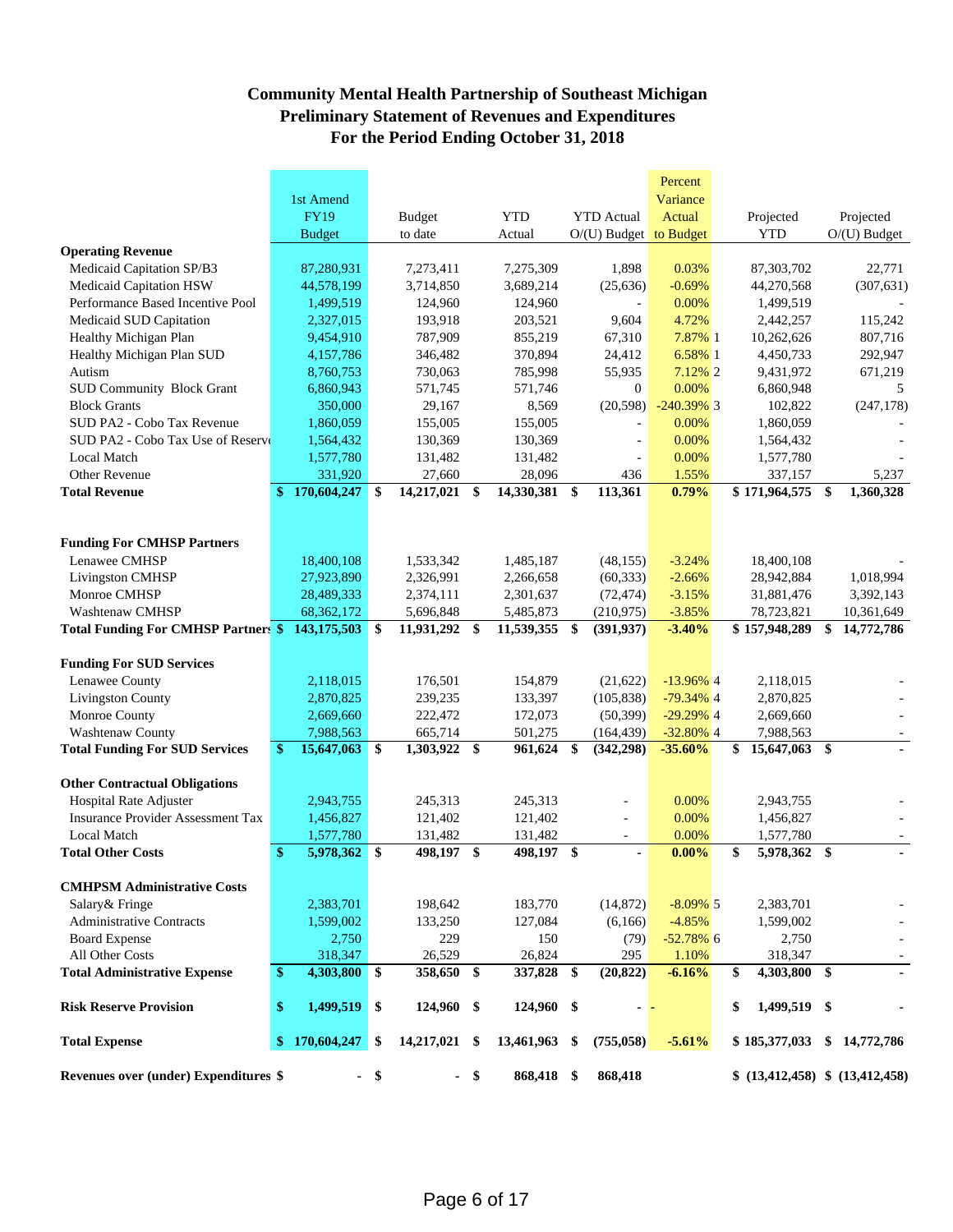### **Community Mental Health Partnership of Southeast Michigan Preliminary Statement of Revenues and Expenditures Notes For the Period Ending October 31, 2018**

1 HMP eligibles were higher than projected. Eligibles will be monitored and the budget amended for trending at 2nd budget amend.

- 2 Autism eligibles were higher than projected. Eligibles will be monitored and the budget amended for trending at 2nd budget amend.
- 3 PMTO and Club House block grand funding is a pass through to cmhsp's. Revenue correlates with expenditures.
- 4 SUD Block grant programs and PA2 initiatives are not fully implemented, most specifically State Opioid Response, State Targeted Response, Innovative Strategies and Gambling Prevention.
- 5 Salary and wages under budget due to a vacant position for the State Opioid Response Grant Coordinator.

6 Regional Board under expense due to low cost of meetings.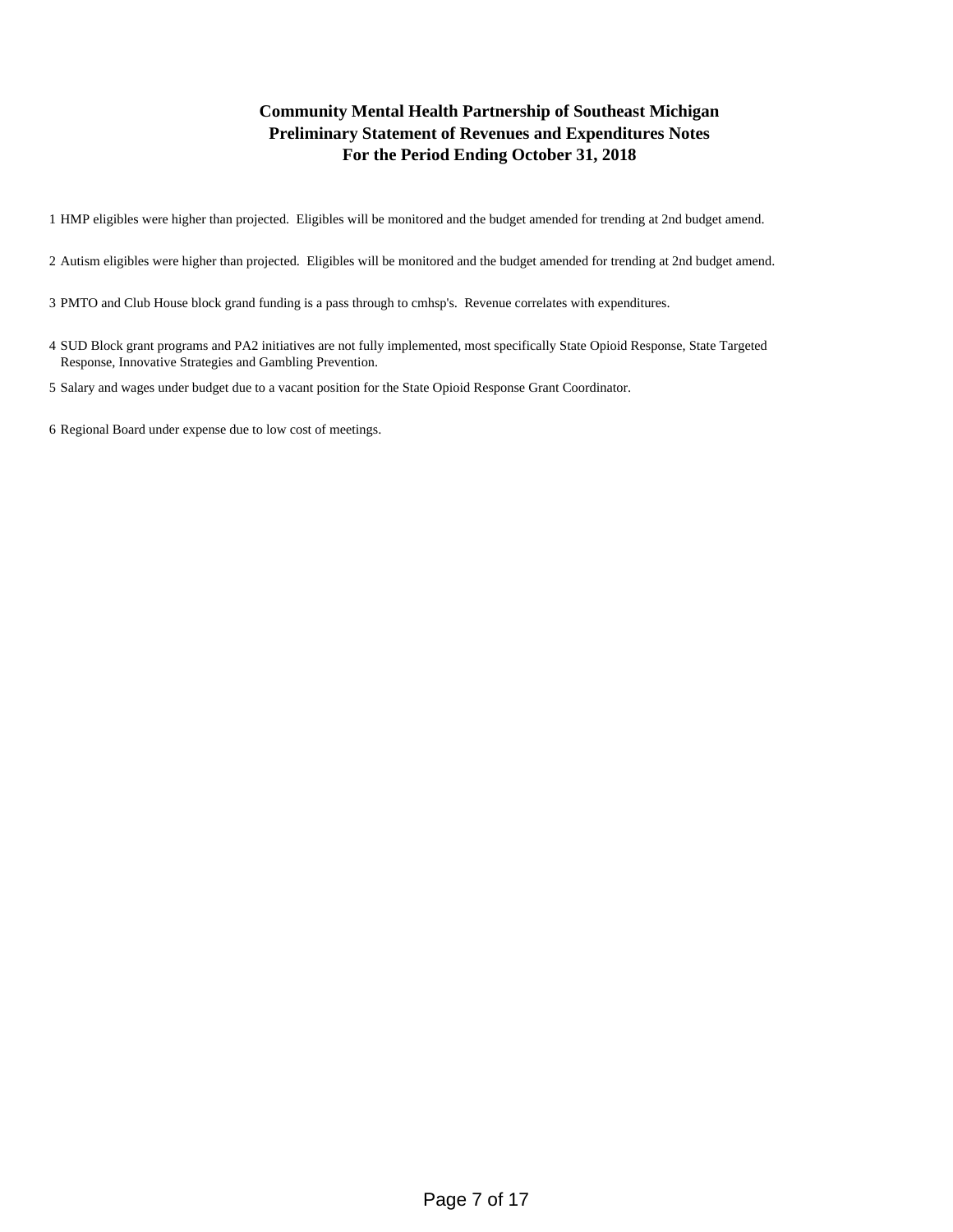# **CMHPSM Investment Summary as of October 31, 2018**

| <b>Asset Strategy</b><br><b>US</b> Fixed Income<br>Savings<br>Savings<br>Savings | <b>Description</b><br>UNITED STATES TREASURY NOTE DUE 04/30/19<br><b>CHASE - PA2 SAVINGS</b><br><b>CHASE - OPERATIONS SAVINGS</b><br>CHASE - RISK RESERVE SAVINGS |                                            | <b>Value</b><br>994,082.03<br>6,510,705.54<br>415,095.33<br>20,349.22 | $S\&P$<br><b>Est. Annual Income</b><br>Rating<br>2,500 A1<br>12,000 NONE<br>1,100 NONE<br>100 NONE |
|----------------------------------------------------------------------------------|-------------------------------------------------------------------------------------------------------------------------------------------------------------------|--------------------------------------------|-----------------------------------------------------------------------|----------------------------------------------------------------------------------------------------|
|                                                                                  | Total Investments at 09/30/17                                                                                                                                     |                                            | 7,940,232.12<br><sup>\$</sup>                                         | 15,700                                                                                             |
|                                                                                  |                                                                                                                                                                   | <b>CMHPSM</b><br><b>Investment Summary</b> |                                                                       |                                                                                                    |
|                                                                                  |                                                                                                                                                                   |                                            |                                                                       | <b>Asset Strategy</b>                                                                              |
|                                                                                  |                                                                                                                                                                   |                                            |                                                                       | · Savings · US Fixed Income                                                                        |
|                                                                                  |                                                                                                                                                                   |                                            |                                                                       |                                                                                                    |
|                                                                                  |                                                                                                                                                                   |                                            |                                                                       |                                                                                                    |
|                                                                                  |                                                                                                                                                                   |                                            |                                                                       |                                                                                                    |
|                                                                                  |                                                                                                                                                                   |                                            |                                                                       |                                                                                                    |
|                                                                                  |                                                                                                                                                                   |                                            |                                                                       |                                                                                                    |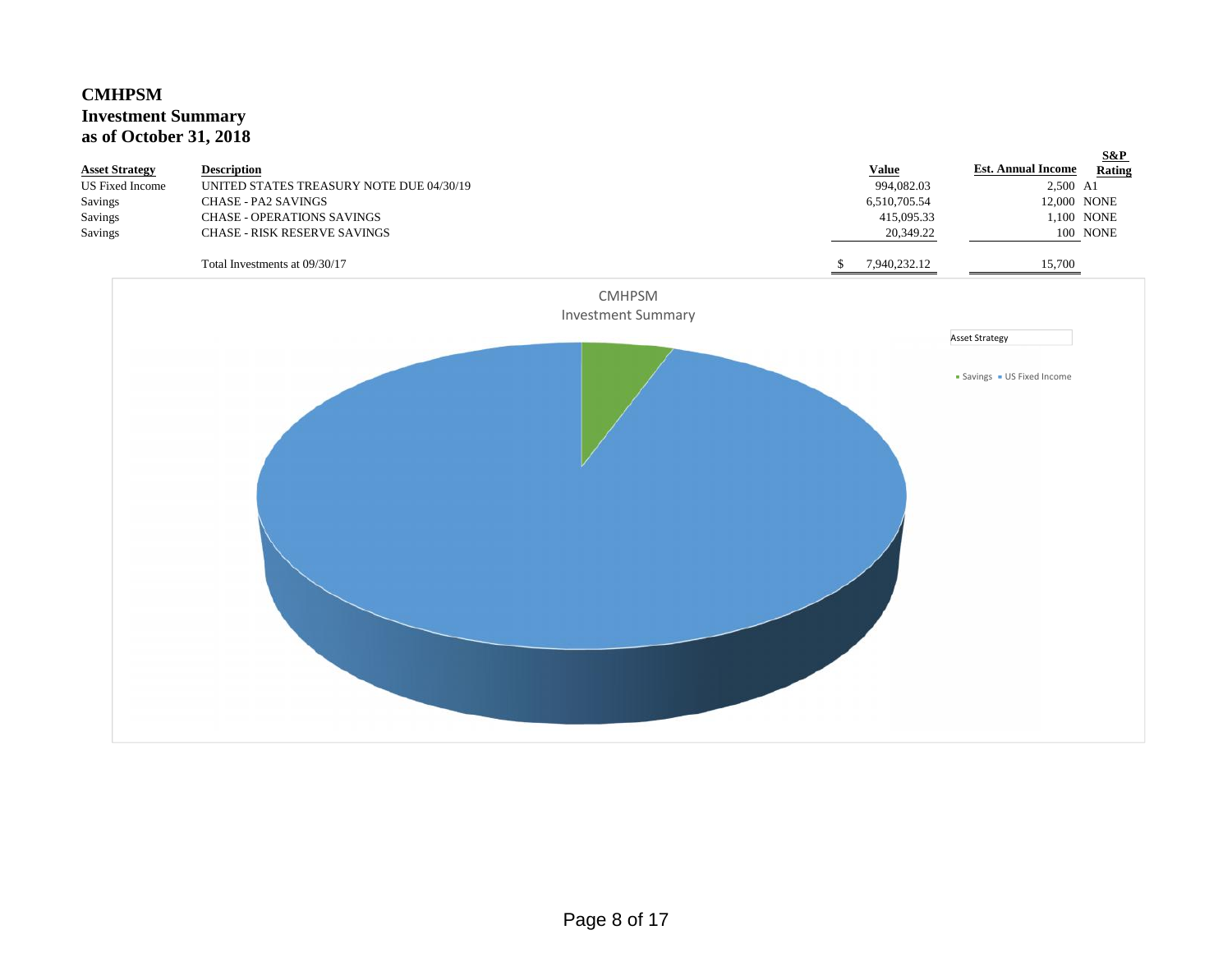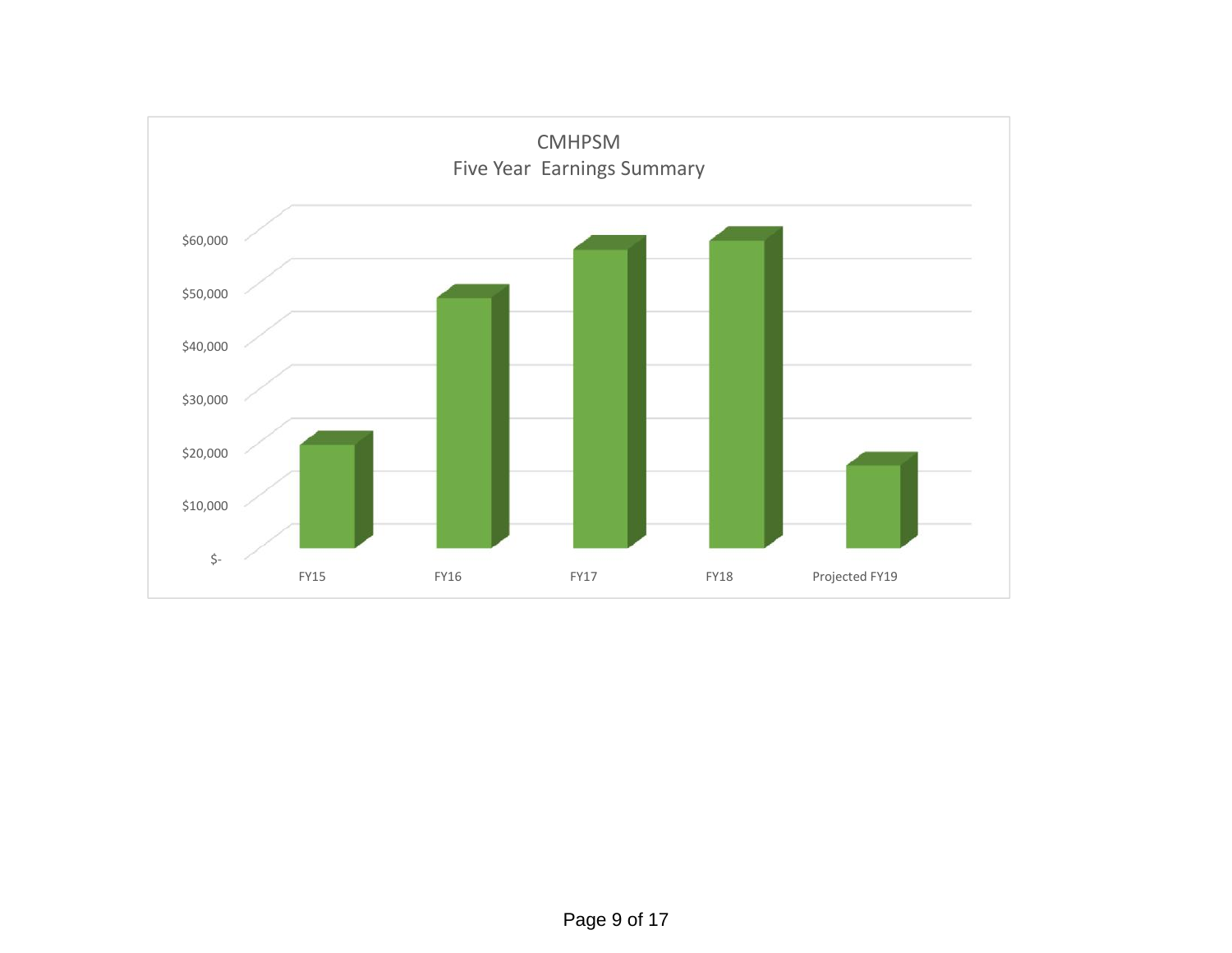#### **Community Mental Health Partnership of Southeast Michigan Received and Distributed by Fund Source FY 18/19**

| <b>Total Receipts</b>                   |                            |      |        |        |              |        |        |        |              |      |        |        |              |        |        |               |        |        |                                         |
|-----------------------------------------|----------------------------|------|--------|--------|--------------|--------|--------|--------|--------------|------|--------|--------|--------------|--------|--------|---------------|--------|--------|-----------------------------------------|
|                                         | \$12,305,739               | - \$ |        | $-$ \$ | $-$ \$       | $\sim$ | - \$   |        | $-$ \$       |      | $-$ \$ | $-$ \$ |              | $-$ \$ | $-$ \$ |               | $-$ \$ | $-$ \$ | \$12,305,739                            |
|                                         |                            |      |        |        |              |        |        |        |              |      |        |        |              |        |        |               |        |        |                                         |
|                                         | $\mathbb{S}$<br>754,004 \$ |      | $-$ \$ |        | $\mathbf{s}$ | $\sim$ | \$     | $\sim$ | $\mathbf{s}$ |      | $-$ \$ | $\sim$ | $\mathbf{s}$ | $-$ \$ | $\sim$ | $\mathcal{S}$ | $-$ \$ | $-$ \$ | 754,004<br>-S                           |
| <b>Washtenaw CMHSP</b>                  | 348,425                    |      |        |        |              |        |        |        |              |      |        |        |              |        |        |               |        |        | 348,425                                 |
| <b>Livingston CMHSP</b><br>Monroe CMHSP | 141,753<br>158,718         |      |        |        |              |        |        |        |              |      |        |        |              |        |        |               |        |        | 158,718                                 |
|                                         | 105,108                    |      |        |        |              |        |        |        |              |      |        |        |              |        |        |               |        |        | 105,108<br>141,753                      |
| <b>Distributions</b><br>Lenawee CMHSP   |                            |      |        |        |              |        |        |        |              |      |        |        |              |        |        |               |        |        |                                         |
| <b>HMP</b><br>Receipts                  | $\mathbb{S}$<br>855,219 \$ |      |        | $-5$   | $-5$         |        | $-$ \$ |        | $-5$         |      | $-$ \$ | $-5$   |              | $-$ \$ | $-$ \$ |               | $-$ \$ | $-$ \$ | 855,219<br>\$                           |
|                                         | $\mathbb{S}$<br>773,422 \$ |      |        | $-5$   | $-$ \$       |        | $-$ \$ |        | $-$ \$       |      | $-$ \$ | $-$ \$ |              | $-$ \$ | $-$ \$ |               | $-$ \$ | $-$ \$ | 773,422<br>-S<br>$\sim$                 |
| <b>Washtenaw CMHSP</b>                  | 264,742                    |      |        |        |              |        |        |        |              |      |        |        |              |        |        |               |        |        | 264,742                                 |
| Monroe CMHSP                            | 150,276                    |      |        |        |              |        |        |        |              |      |        |        |              |        |        |               |        |        | 150,276                                 |
| Livingston CMHSP                        | 281,758                    |      |        |        |              |        |        |        |              |      |        |        |              |        |        |               |        |        | 281,758                                 |
| Lenawee CMHSP                           | 76,646                     |      |        |        |              |        |        |        |              |      |        |        |              |        |        |               |        |        | 76,646                                  |
| <b>Distributions</b>                    |                            |      |        |        |              |        |        |        |              |      |        |        |              |        |        |               |        |        |                                         |
| Receipts<br>Autism                      | 785,998 \$<br>\$           |      | $-$ \$ |        | $-$ \$       |        | $-$ \$ |        | $-5$         | $-5$ |        | $-5$   |              | $-5$   | $-$ \$ |               | $-$ \$ | $-$ \$ | 785,998<br>\$.<br>÷.                    |
|                                         |                            |      |        | $-$ \$ | $-$ \$       |        | $-$ \$ |        | $-$ \$       |      | $-$ \$ | $-$ \$ |              | $-$ \$ | $-$ \$ |               | $-$ \$ | $-$ \$ | \$3,336,003<br>$\sim$                   |
| Washtenaw CMHSP                         | 1,787,760                  |      |        |        |              |        |        |        |              |      |        |        |              |        |        |               |        |        | \$1,787,760                             |
| Monroe CMHSP                            | 587,361                    |      |        |        |              |        |        |        |              |      |        |        |              |        |        |               |        |        | 587,361                                 |
| <b>Livingston CMHSP</b>                 | 588,074                    |      |        |        |              |        |        |        |              |      |        |        |              |        |        |               |        |        | 588,074                                 |
| Lenawee CMHSP                           | 372,809                    |      |        |        |              |        |        |        |              |      |        |        |              |        |        |               |        |        | 372,809<br>\$                           |
| <b>Distributions</b>                    |                            |      |        |        |              |        |        |        |              |      |        |        |              |        |        |               |        |        |                                         |
| <b>HSW</b><br>Receipts                  | $$3,389,214$ \\$           |      |        | $-$ \$ | $-$ \$       |        | $-$ \$ |        | $-5$         | $-5$ |        | $-$ \$ |              | $-$ \$ | $-$ \$ |               | $-$ \$ | $-$ \$ | \$3,389,214<br>$\overline{\phantom{a}}$ |
|                                         | $$6,675,926$ \;            |      |        | $-5$   | $-$ \$       |        | - \$   |        | <b>S</b>     |      | $-$ \$ | $-$ \$ |              | $-$ \$ |        | $\mathbf{s}$  | $-$ \$ | $-$ \$ | \$6,675,926                             |
| Washtenaw CMHSP                         | 3,084,945                  |      |        |        |              |        |        |        |              |      |        |        |              |        |        |               |        |        | \$3,084,945                             |
| Monroe CMHSP                            | 1,405,282                  |      |        |        |              |        |        |        |              |      |        |        |              |        |        |               |        |        | \$1,405,282                             |
| Livingston CMHSP                        | 1,255,074                  |      |        |        |              |        |        |        |              |      |        |        |              |        |        |               |        |        | \$1,255,074                             |
| Lenawee CMHSP                           | 930,624                    |      |        |        |              |        |        |        |              |      |        |        |              |        |        |               |        |        | 930,624<br>\$                           |
| <b>Distributions</b>                    |                            |      |        |        |              |        |        |        |              |      |        |        |              |        |        |               |        |        |                                         |
| <b>State Plan/B3 Receipts</b>           | $$7,275,309$ \ \$          |      |        | $-$ \$ | $-$ \$       |        | $-$ \$ |        | $-$ \$       | $-5$ |        | $-5$   |              | $-$ \$ | $-5$   |               | $-$ \$ | $-$ \$ | \$7,275,309<br>$\sim$                   |

**October November December January February March April May June July August September YTD**

**Note: Distributions are based on amounts actually received less HRA, taxes and Administration of 1.57%.**

**These are on a cash basis whereas the income statement includes accruals.**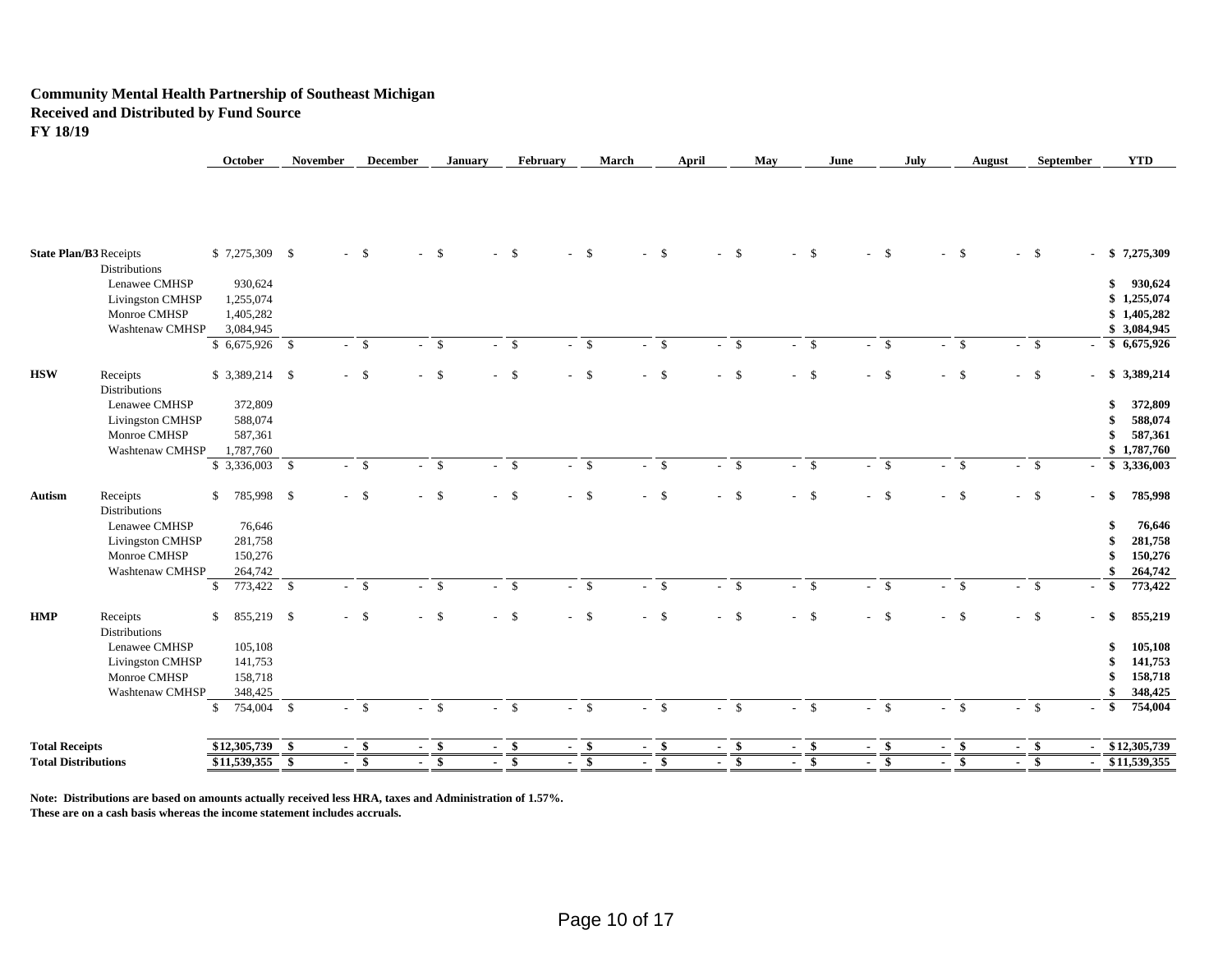Attachment #3 – December 2018



# Regional Board Information – FY2019 Risk Management Strategy

Board Meeting Date: December 12, 2018

Action Requested: Review

## Background:

The CMHPSM, must submit a Risk Management Strategy to the Michigan Department of Health and Human Services (MDHHS) which assures financial risk protection in relation to our Medicaid services contract for the PIHP region on an annual basis. Detail surrounding these contractual requirements are provided below. The attached document is what was sent to MDHHS on the deadline of December 3, 2018. The CMHPSM is still awaiting FY2019 geographic factors that will impact FY2019 Q2-4 at the time of submission.

Connection to PIHP/MDHHS Contract, Regional Strategic Plan or Shared Governance Model:

## 8.6.3 Risk Management Strategy

Each PIHP must define the components of its risk management strategy that is consistent with general accounting principles as well as federal and state regulations. 8.6.4 PIHP Assurance of Financial Risk Protection

The PIHP must provide to MDHHS upon request, documentation that demonstrates financial risk protections sufficient to cover the PIHP's determination of risk. The PIHP must update this documentation any time there is a change in the information. The PIHP may use one or a combination of measures to assure financial risk protection, including pledged assets, reinsurance, and creation of an ISF. The use of an ISF in this regard must be consistent with the requirements of OMB Circular 2 CFR 200 Subpart E. Please see attachment P.8.6.4.1 Internal Service Fund Technical Requirement. The PIHP will submit a specific written Risk Management Strategy to the Department no later than December 3, 2018. The Risk Management strategy will identify the amount of reserves, insurance and other revenues to be used by the PIHP to assure that its risk commitment is met. Whenever General Funds are included as one of the listed revenue sources, MDHHS may disapprove the list of revenue sources, in whole or in part, after review of the information provided and a meeting with the PIHP. Such a meeting will be convened within 45 days after submission of the risk management strategy. If disapproval is not provided within 60 days following this meeting, the use of general funds will be considered to be allowed. Such disapproval will be provided in writing to the PIHP within 60 days of the first meeting between MDHHS and the PIHP. Should circumstances change, the PIHP may submit a revision to its Risk Management Strategy at any time. MDHHS will provide a response to this revision, when it changes the PIHPs intent to utilize General Funds to meet its risk commitment, within 30 days of submission.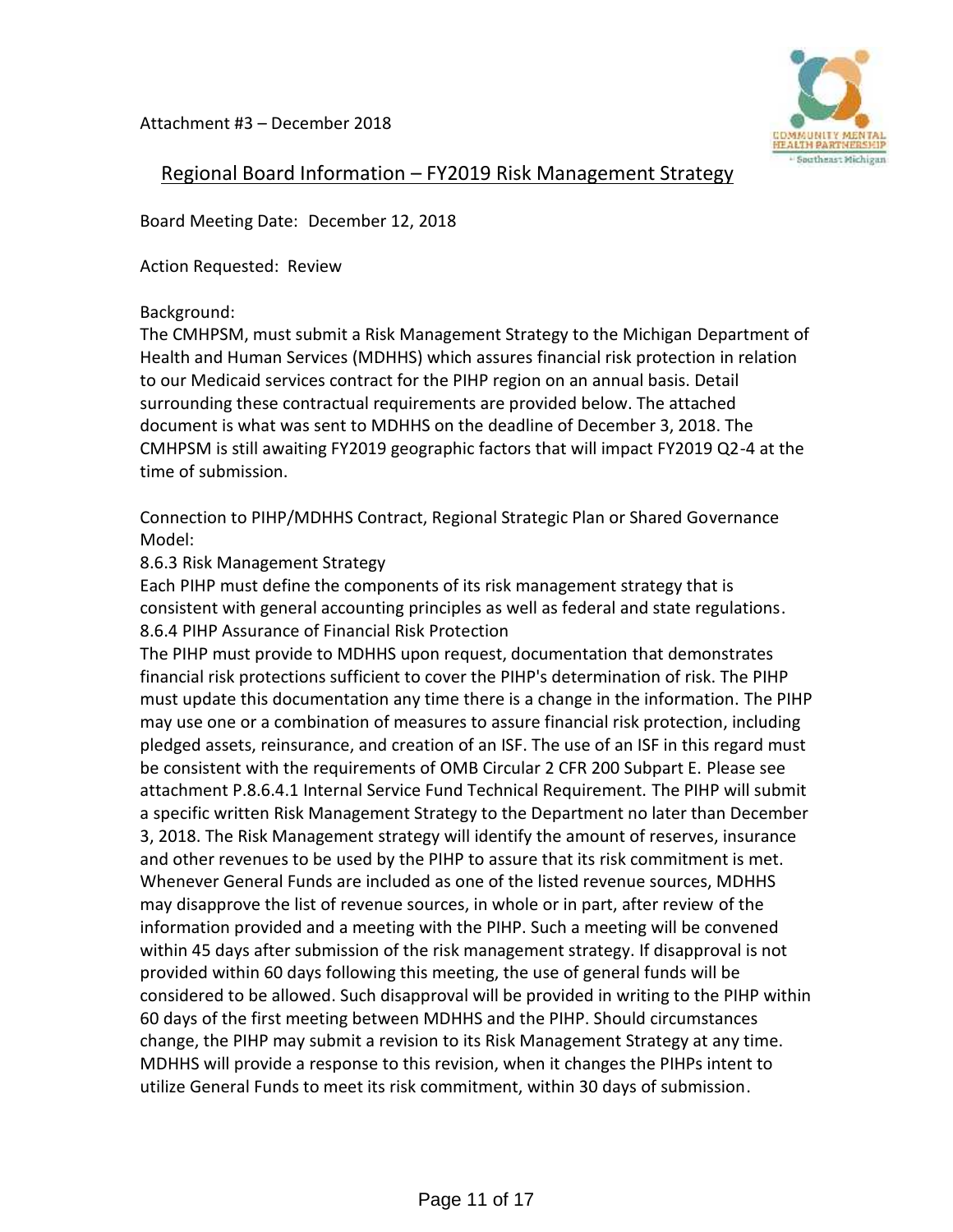### **FY2019 RISK MANAGEMENT STRATEGY COMMUNITY MENTAL HEALTH PARTNERSHIP OF SOUTHEAST MICHIGAN**

# **1. FY2018 Year End Information (Consistent with the FY2018 Interim Financial Reports which were submitted to MDHHS):**

| Expected balance of the Medicaid ISF:         |  |
|-----------------------------------------------|--|
| Projected Medicaid savings:                   |  |
|                                               |  |
| Expected balance of the Healthy Michigan ISF: |  |
| Projected Healthy Michigan savings:           |  |
|                                               |  |
| <b>Expected CMHPSM Fund Balance:</b>          |  |

### **2. A report of FY2019 projection of Medicaid and Healthy Michigan capitation pre-payments and waiver expenditures for Medicaid beneficiaries for each CMHSP and the PIHP in total:**

| <b>Budgeted/Projected Medicaid Revenue</b>              |                       |
|---------------------------------------------------------|-----------------------|
| Capitation Including HSW and Autism Payments            | \$142,731,898         |
| <b>FY2018 Medicaid Savings</b>                          | $\frac{1}{2}$ 0       |
| Total Medicaid Funding Available for FY2019             | \$142,731,898         |
| <b>Budgeted/Projected Medicaid Expenditures</b>         |                       |
| Lenawee CMHA                                            | \$17,989,025          |
| <b>CMH of Livingston</b>                                | \$27,419,073          |
| <b>Monroe County CMHA</b>                               | \$27,879,814          |
| Washtenaw County Community Mental Health                | \$67,116,972          |
| <b>SUD Medicaid</b>                                     | \$2,327,014           |
| <b>Total Payments for Medicaid Services</b>             | \$142,731,898         |
| <b>Total CMHPSM Medicaid</b>                            | \$142,731,898         |
| <b>Budgeted/Projected Healthy Michigan Revenue</b>      |                       |
| <b>Capitation Including HSW Payments</b>                | \$13,612,696          |
| <b>FY2018 Medicaid Savings</b>                          | $\frac{\zeta}{\zeta}$ |
| Total Medicaid Funding Available for FY2019             | \$13,612,696          |
| <b>Budgeted/Projected Healthy Michigan Expenditures</b> |                       |
| Lenawee CMHA                                            | \$.<br>1,318,014      |
| <b>CMH of Livingston</b>                                | \$1,777,523           |
| Monroe County CMHA                                      | \$<br>1,990,259       |
| Washtenaw County Community Mental Health                | \$4,369,114           |
| <b>SUD HMP</b>                                          | \$4,157,786           |
| <b>Total Payments for HMP Services</b>                  | \$13,612,696          |
| <b>Total CMHPSM Healthy Michigan</b>                    | \$13,612,696          |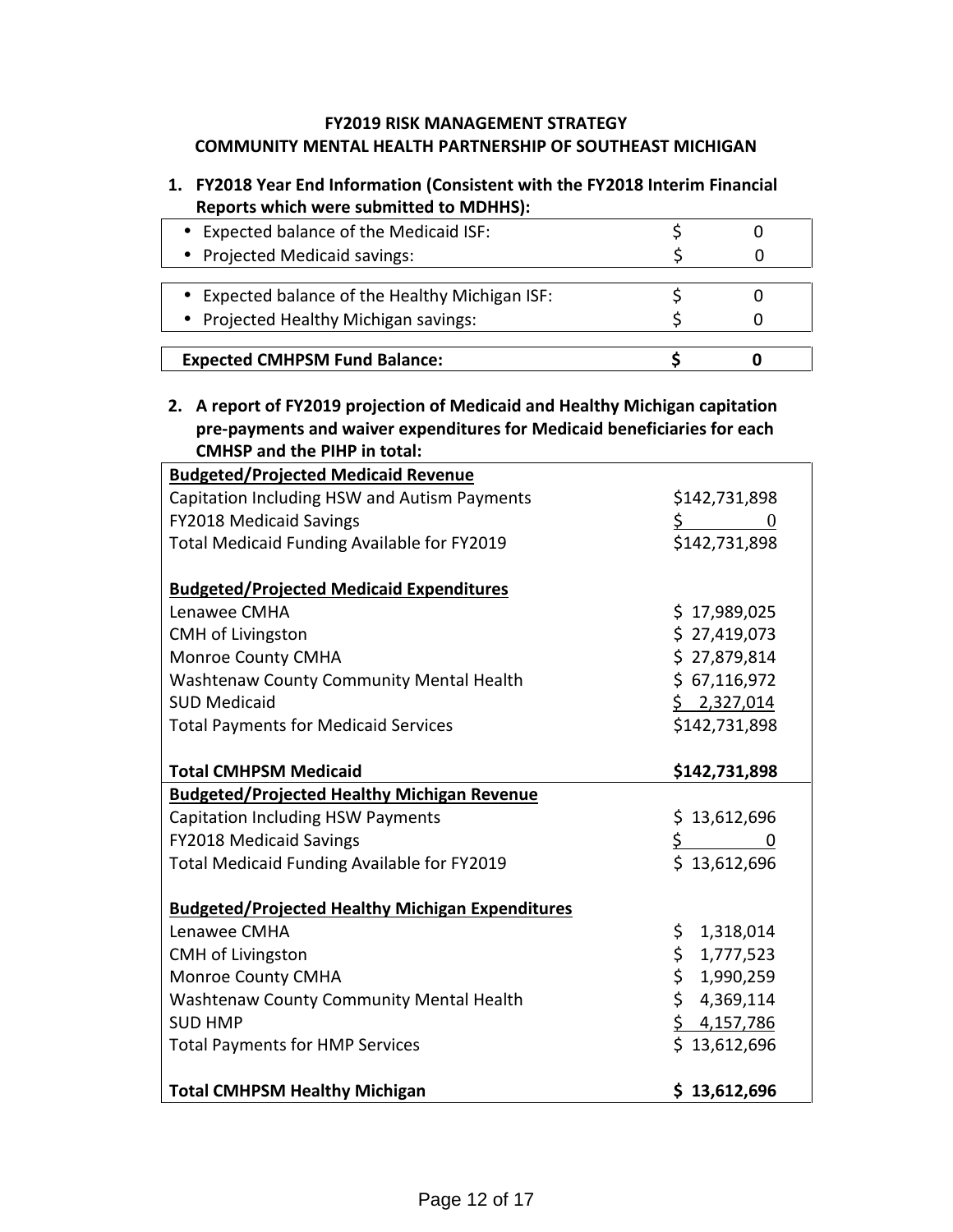The CMHPSM has budgeted to use all available current year Medicaid funding during FY2019.

- The CMHPSM projects that Medicaid revenue, including HSW funding will equal Medicaid expenditures for FY2019.
- Any surplus Medicaid funds that may remain at the end of FY2019 are expected to be below the level that would require the lapsing of funds back to MDHHS. The CMHPSM is not expected to have any Medicaid surplus in FY2019. Any surplus would, if necessary, be used to increase the CMHPSM ISF based on the amount of Medicaid revenue received during FY2019, enrollment changes and the potential risk in FY2019 and beyond as determined by an actuarial analysis. Surplus funds remaining after the consideration of adjustments to the ISF would be applied to Medicaid savings up to 7.5% of the FY2019 capitation. The use of surplus funding for both ISF contributions and/or Medicaid Savings carry-forward would be in accordance with the PIHP contract.

The CMHPSM has budgeted to use all current year Healthy Michigan Plan funding during FY2019.

- The CMHPSM is budgeted to use all available Healthy Michigan Plan revenue, this funding is projected to equal Healthy Michigan expenditures for FY2019.
- Any surplus Healthy Michigan funds that may remain at the end of FY2019 are expected to be below the level that would require the lapsing of funds back to MDHHS. The CMHPSM is not expected to have any Healthy Michigan surplus in FY2019. Any surplus would, if necessary, be used to increase the CMHPSM ISF based on the amount of Healthy Michigan revenue received during FY2019, enrollment changes and the potential risk in FY2019 and beyond as determined by an actuarial analysis. Surplus funds remaining after the consideration of adjustments to the ISF would be applied to Healthy Michigan savings up to 7.5% of the FY2019 capitation. The use of surplus funding for both ISF contributions and/or Healthy Michigan Savings carry-forward would be in accordance with the PIHP contract.

The CMHSPs within the CMHPSM region have undertaken internal cost containment strategies wherever possible during the past two fiscal years. The CMHPSM investment within the provider network through service rate increases has increased expenditures on medically necessary mental health services. Contracted service providers have struggled to maintain staffing levels as required by the needs of our served population and these rate increases were/are intended to allow providers to stay in business and staff our service sites.

As the CMHPSM does not have full year FY2019 capitation rates at the time of this report it is difficult to projected revenue for the remaining three quarters of FY2019. The CMHPSM will continue to assess both revenue and expense on an ongoing basis throughout FY2019.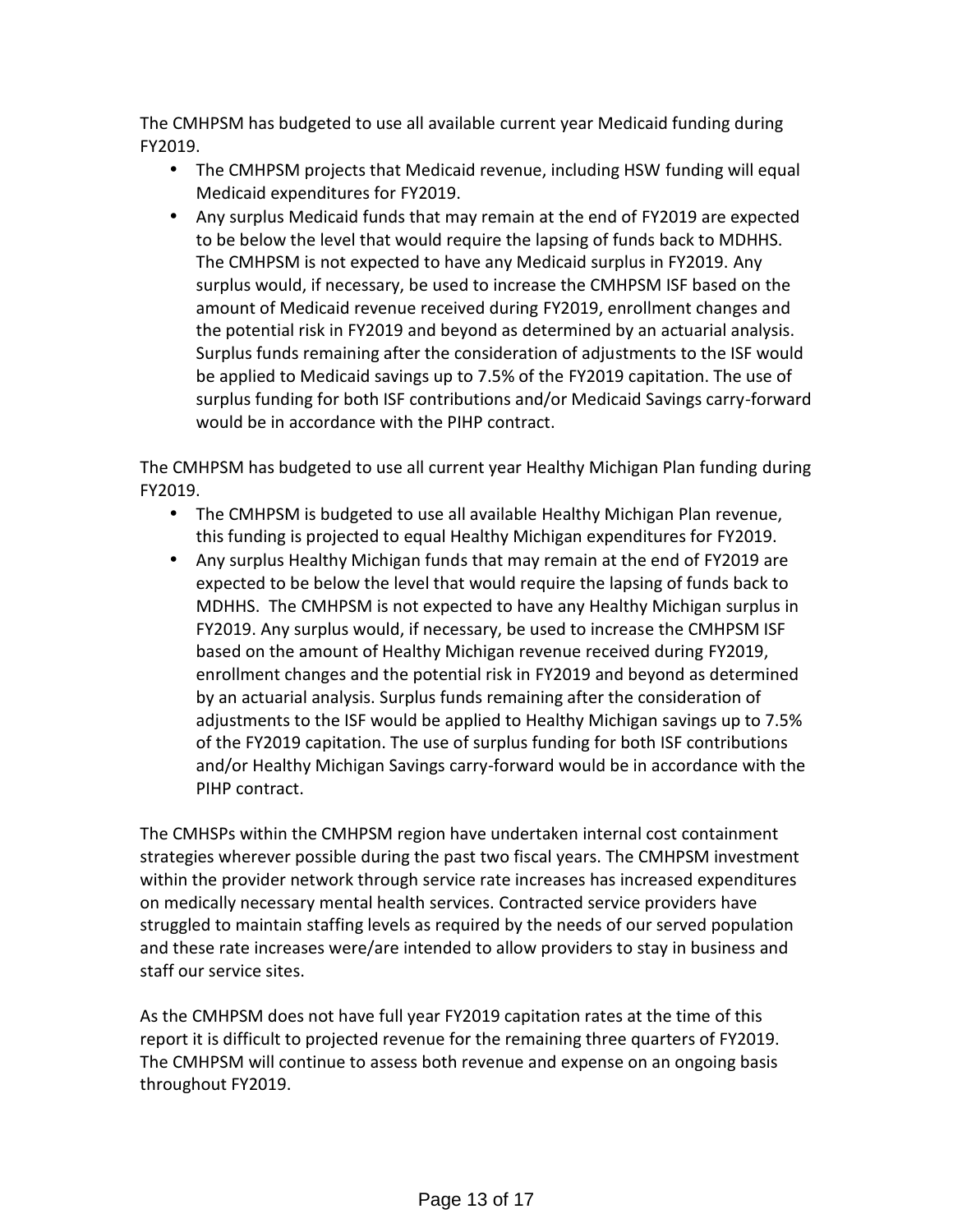# **3. Report on PIHP/CMHSP Risk Management Relationships**

The Community Mental Health Partnership of Southeast Michigan (CMHPSM) has a three-pronged strategy: an actuarially sound allocation of funding to each of the four counties included in this partnership; an electronic claims verification system with regular monitoring; and the maintenance of sufficient Internal Service Fund levels when possible.

### **ALLOCATION OF MENTAL HEALTH FUNDING**

Historically, the CMHPSM had been issuing Medicaid payments to the Community Mental Health Service Programs (CMHSPs) within the region based on prior years' costs. During FY2012, the CMHPSM contracted with Milliman, a Wisconsin based actuarial consultant knowledgeable about CMHSP operations, to analyze our client and cost data to provide a funding allocation model that uses risk weights developed from a regression model built from demographic, diagnosis, service experience, and the associated service funding, and cost data. The model was re-based by Milliman under a contract with the CMHPSM during FY2014. The re-basing by Milliman utilized updated service encounter experience data from the region to further refine risk weights associated with the funding allocation model.

For the past six fiscal years, the monthly risk report has looked at actual service provision by each CMHSP and calculated actuarially based payments for each of those consumers. These risk reports have been used to guide the allocation of Medicaid revenue based on needs of specific recipients within each county using a risk score assignment approach. The methodology essentially scores each recipient based on their demographic and diagnostic characteristics and model will issue payments to the CMHSPs based on those served rather than a capitation based on Medicaid eligible individuals.

The risk-based model is utilized in conjunction with historical expense allocations and projected expenses developed at each CMHSP to ensure all medically necessary service costs are covered for required eligible individuals at each of the CMHSPs. This funding model has been key to allocating revenue within the CMHPSM region in a fair and equitable manner between the CMHSPs.

## **ELECTRONIC CLAIMS VERIFICATION & MONITORING**

The electronic record is a comprehensive system that includes the Individual Plan of Service (IPOS), authorization of services in accordance with the IPOS, Staff Activity Logs for directly provided services, and Claims verification for those services provided by contracted agencies. When a HIPAA-compliant claim is submitted, the system verifies that the service was authorized, checks the insurance coverage (i.e., if the consumer is a Medicaid enrollee, is enrolled in the Healthy Michigan, Child Waiver, or is a General Fund consumer) and identifies the CPT code and Business Unit (cost reporting unit) where the cost is to be recorded. If the service does not meet a number of verification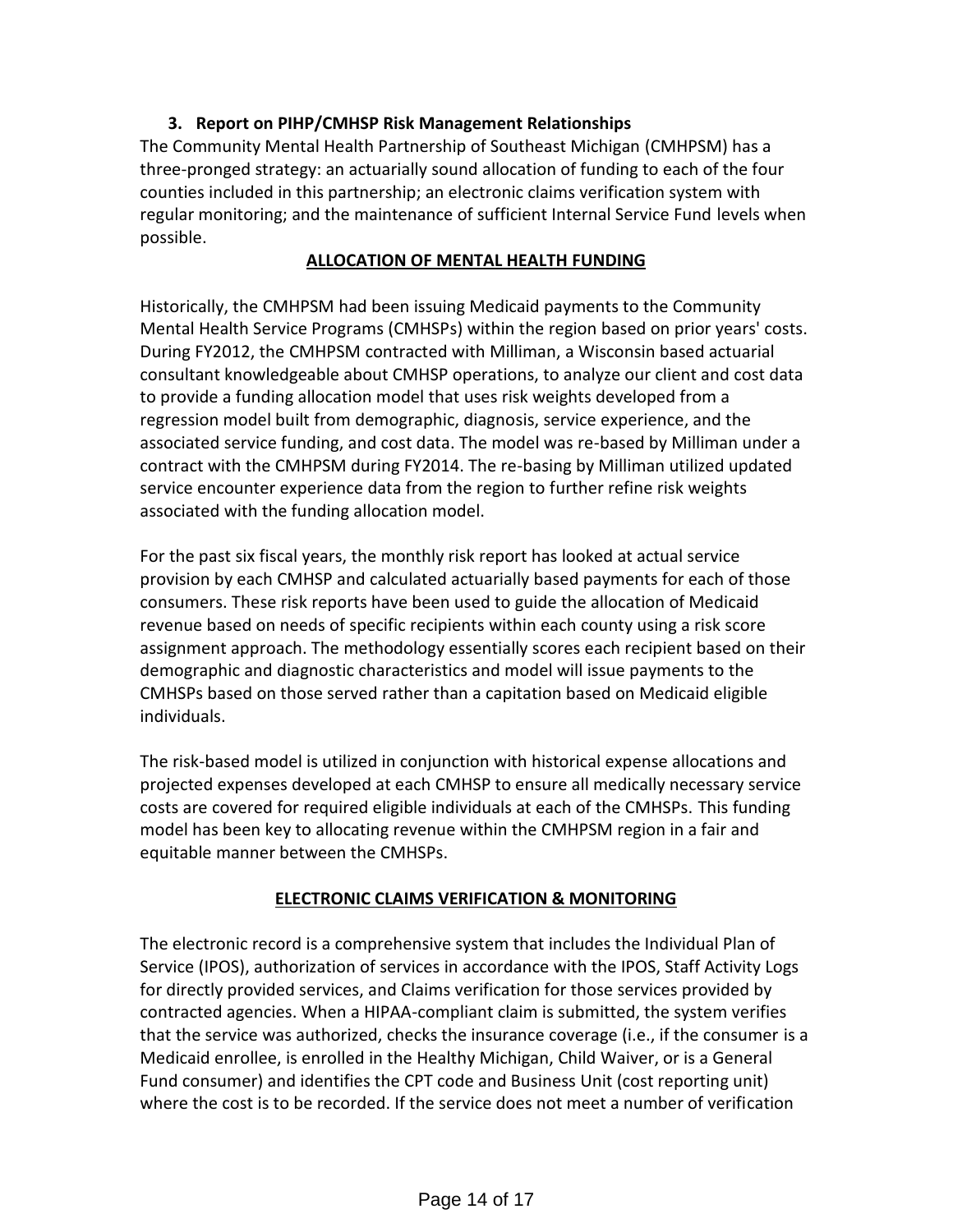processes (i.e. was not authorized, is above the approved fee schedule, is outside the authorized amount, scope or duration, etc.) the system issues a denial for payment. An individual consumer's Medicaid eligibility is updated weekly from the State's database. If Medicaid was approved retroactively, another file indicates which fund was initially charged so that it is then credited and the appropriate Medicaid fund is debited. This file is run monthly so that our financial system is updated with the most recent eligibility information and financial reports can accurately reflect the costs. For directly-provided services, a report is run that indicates the services by funding source so that staff costs, fixed costs, and administrative costs can be allocated to the appropriate funding source. This extensive data allows for the creation of numerous reports to assist in the analysis of utilization, consumers served, penetration rates, changes in eligibility, and changes in the demographic and/or diagnostic mix of consumers served.

### **ASSURANCE OF FINANCIAL RISK PROTECTION-INTERNAL SERVICE FUNDS**

The CMHPSM had established a Medicaid Internal Services Fund (ISF) for purposes of risk protection. As of FY2018 year end the CMHPSM will exhaust its Internal Services Fund, the region's financial stability and risk reserve management board governance policy would be utilized for FY2019 risk protection. In accordance with the MDHHS/PIHP contract, the ISF may be funded up to 7.5% of Medicaid revenues for the close of FY2018. The Medicaid ISF is a separate interest-bearing account and is not co-mingled with any other funding. Any ISF funding remaining after the close out of FY2018, will be utilized if available to cover FY2019 expenses exceeding the current year budgets.

In summary, the CMHPSM region will attempt to manage FY2019 expenses within the revenue received during FY2019, as it is projected to have no internal service funds funding available.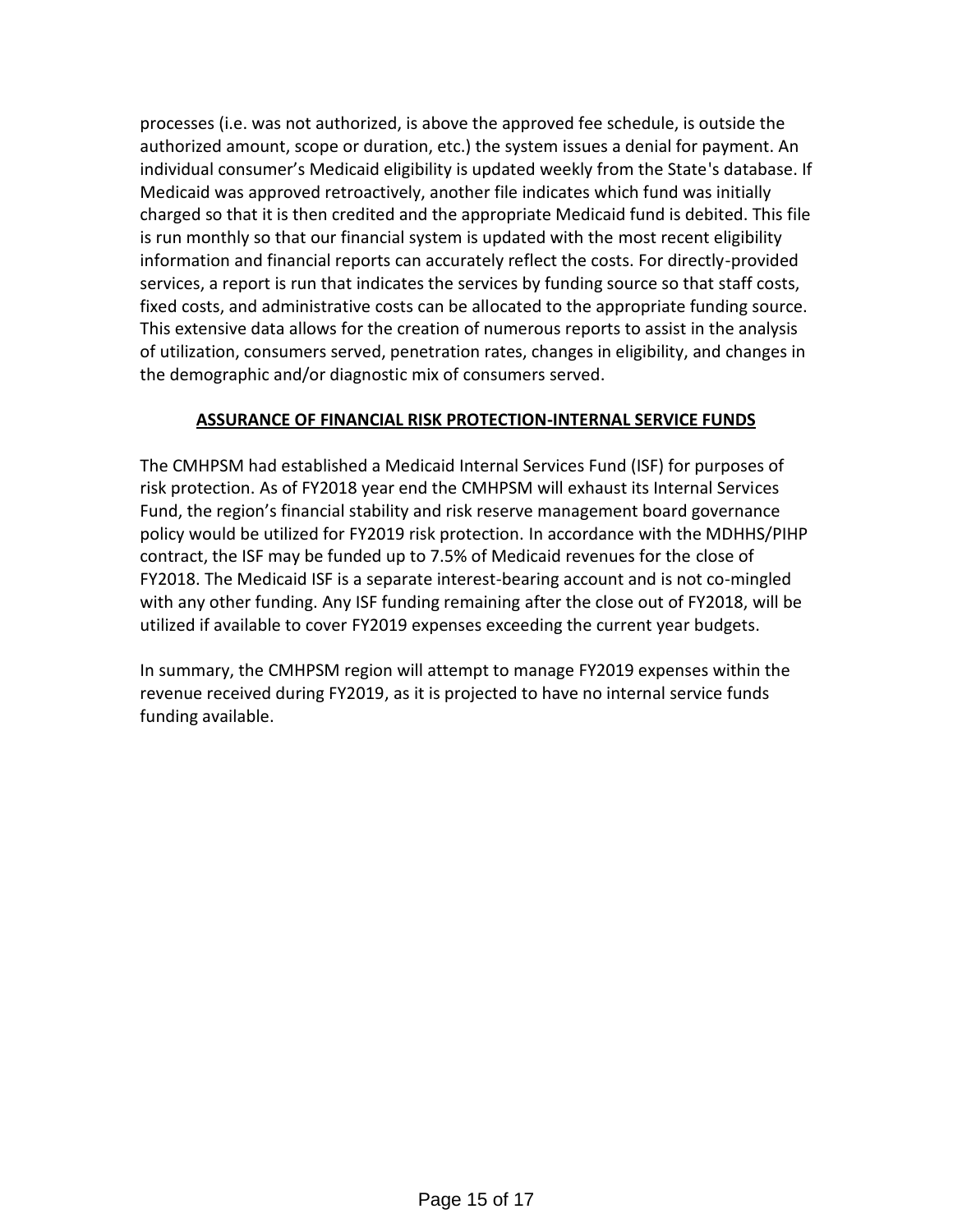Attachment #4 – December 2018



# Regional Board Action Request

| <b>Board Meeting Date:</b> | December 12, 2018                                                                                  |
|----------------------------|----------------------------------------------------------------------------------------------------|
| Action Requested:          | Approve an amount not to exceed \$5000 expenses related to the CEO upcoming<br>performance review. |
| Background:                | This will be used to cover expenses for conducting the CEO 2018 Annual<br>Performance Review       |

Connection to PIHP/MDCH Contract, Regional Strategic Plan or Shared Governance Model:

PIHP/MDCH Contract Section 8.0 Contract Financing CMHPSM Regional Agreements

Recommend: Approval